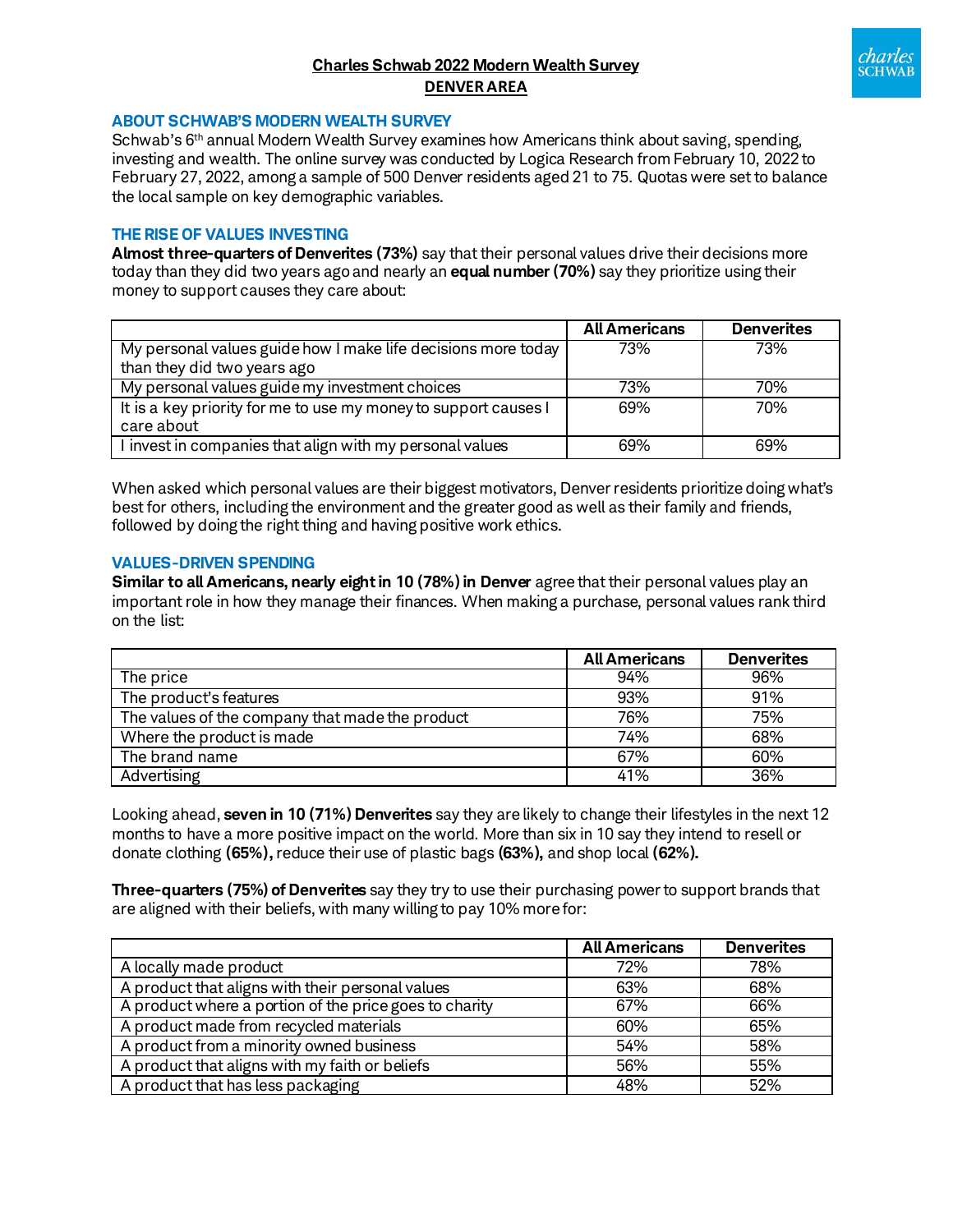

# **Charles Schwab 2022 Modern Wealth Survey DENVER AREA**

## **VALUES-DRIVEN INVESTING**

**Seven in 10 (70%)** Denver investors agree that their values guide their investment choices, with the following factors influencing investing decisions, among others:

|                                                                            | <b>All Americans</b> | <b>Denverites</b> |
|----------------------------------------------------------------------------|----------------------|-------------------|
| Company performance                                                        | 96%                  | 96%               |
| The expected dividends                                                     | 92%                  | 93%               |
| <b>Stock Price</b>                                                         | 93%                  | 93%               |
| Company reputation                                                         | 91%                  | 92%               |
| <b>Risk</b>                                                                | 94%                  | 91%               |
| Diversification, how the fund or company fits into my overall<br>portfolio | 90%                  | 86%               |
| Corporate values                                                           | 81%                  | 82%               |
| How the company treats its employees                                       | 81%                  | 80%               |
| The sector or industry                                                     | 86%                  | 78%               |

## **PRIORITIZING VALUES IN THE WORKPLACE**

**Similar to all Americans, over nine in 10 (93%) Denver-based workers** say that it is important for them to feel fulfilled by their work:

|                                                           | <b>All Americans</b> | <b>Denverites</b> |
|-----------------------------------------------------------|----------------------|-------------------|
| It is important to me to be fulfilled by my work          | 89%                  | 93%               |
| Having colleagues and co-workers who respect my personal  | 85%                  | 91%               |
| values is important to me                                 |                      |                   |
| My personal values guide how I manage my career           | 84%                  | 83%               |
| I chose my career path based on my personal values and    | 74%                  | 76%               |
| affinities                                                |                      |                   |
| I chose my employer based on their values                 | 63%                  | 67%               |
| I would work for a lower salary for a company that better | 59%                  | 57%               |
| represents my personal values or interests                |                      |                   |
| My work defines who I am                                  | 56%                  | 54%               |

When looking at the factors that influence Denver workers' decisions when it comes to selecting a new job, the hours, salary, and work life balance are the top factors. Sharing similar values is higher than job title. Other influential factors include:

|                                                            | <b>All Americans</b> | <b>Denverites</b> |
|------------------------------------------------------------|----------------------|-------------------|
| The hours                                                  | 92%                  | 94%               |
| The salary                                                 | 93%                  | 93%               |
| Work life balance                                          | 93%                  | 93%               |
| The employee benefits (Healthcare, 401(k), )               | 89%                  | 89%               |
| Opportunity for advancement                                | 84%                  | 84%               |
| The flexibility of where I work (office, home, anywhere)   | 87%                  | 83%               |
| The company's values/mission align with my personal values | 83%                  | 83%               |
| Working with people who share my values                    | 78%                  | 79%               |
| The stock options or equity compensation                   | 63%                  | 56%               |
| The job title                                              | 54%                  | 50%               |